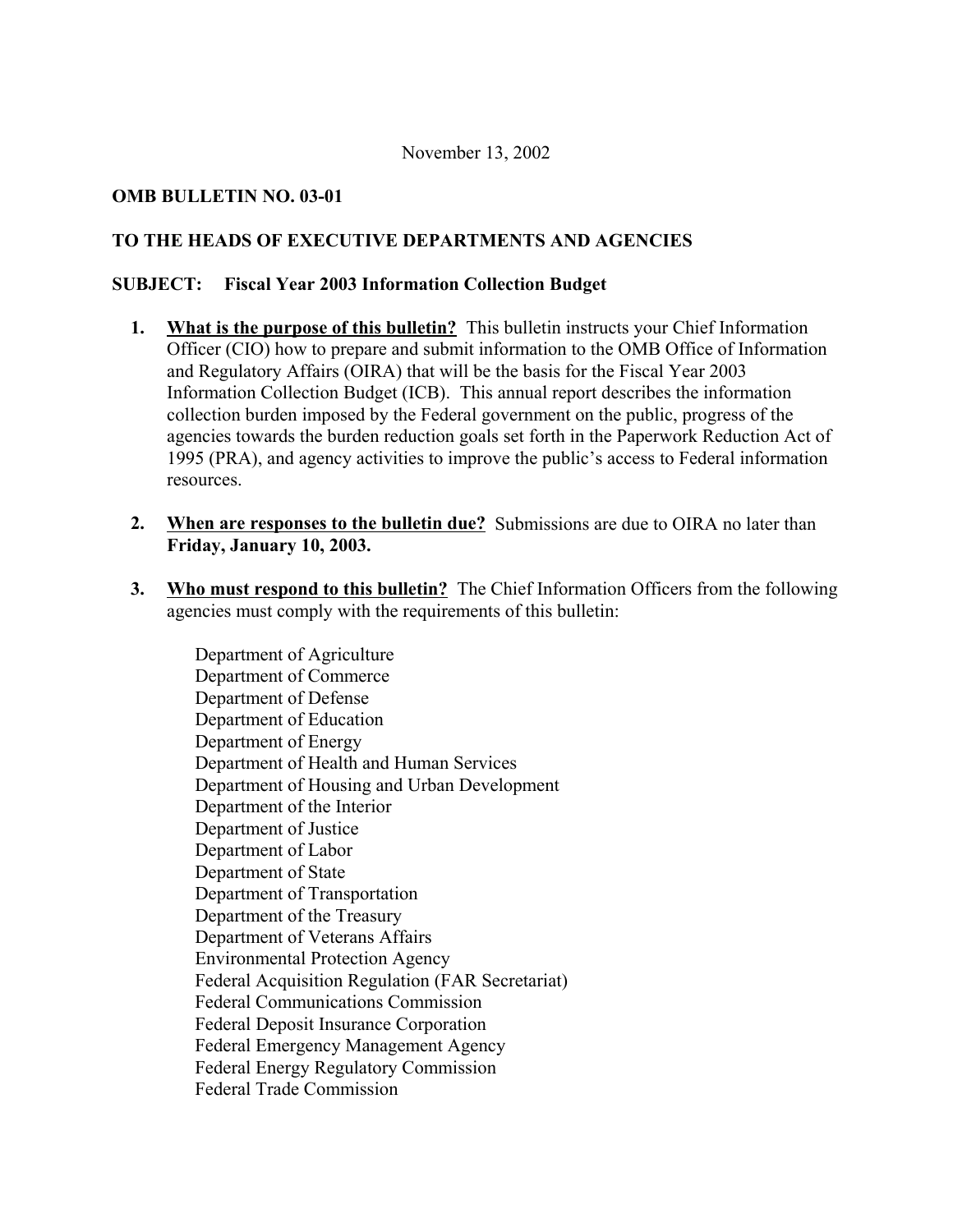National Aeronautics and Space Administration National Science Foundation Nuclear Regulatory Commission Securities and Exchange Commission Small Business Administration Social Security Administration

If your agency is not listed here, you do not need to comply with this bulletin.

- **4. How does the ICB fit into OMB's 'zero tolerance' approach to violations of the Paperwork Reduction Act?** OMB has been working closely with agencies throughout the year to address violations of the PRA in order to reach our goal of zero violations. This bulletin requires you to take concrete steps to resolve all existing violations prior to submission of your response, including the publication of 60-day Federal Register notices by December 13, 2002. In the past, we have also required agencies to provide us with a description of the system used to track current packages, initiate the clearance process, and avoid PRA violations. We expect that each agency has modified its system in the past year if necessary to address any systemic problems with PRA clearance procedures. The bulletin is accompanied by a memo to all CIOs and GCs further detailing our expectations for resolving current violations and avoiding violations in the future.
- **5. How does the ICB fit into OMB's initiatives under the Federal Financial Assistance Management Improvement Act of 1999 ("Grants Streamlining") and the Government Paperwork Elimination Act (GPEA)?** Two government-wide statutes, grant streamlining and GPEA, have obvious implications for information collections covered by the Paperwork Reduction Act. Though this Bulletin does not require agencies to submit additional information about compliance with these statutes, agencies should be cognizant of these statutes when preparing their ICB submission and work to coordinate agency efforts under the PRA, GPEA, and grants streamlining requirements.
- **6. What must my agency's submission include?** Your CIO is required to submit the following information:
	- a. A detailed description of agency initiatives or a summary progress report on initiatives identified in last year's ICB, in accordance with the instructions in Appendix A;
	- b. Your agency's comprehensive burden accounting, including aggregate burden totals, program changes broken into several categories, and examples of significant burden changes prepared in accordance with the instructions in Appendix B; and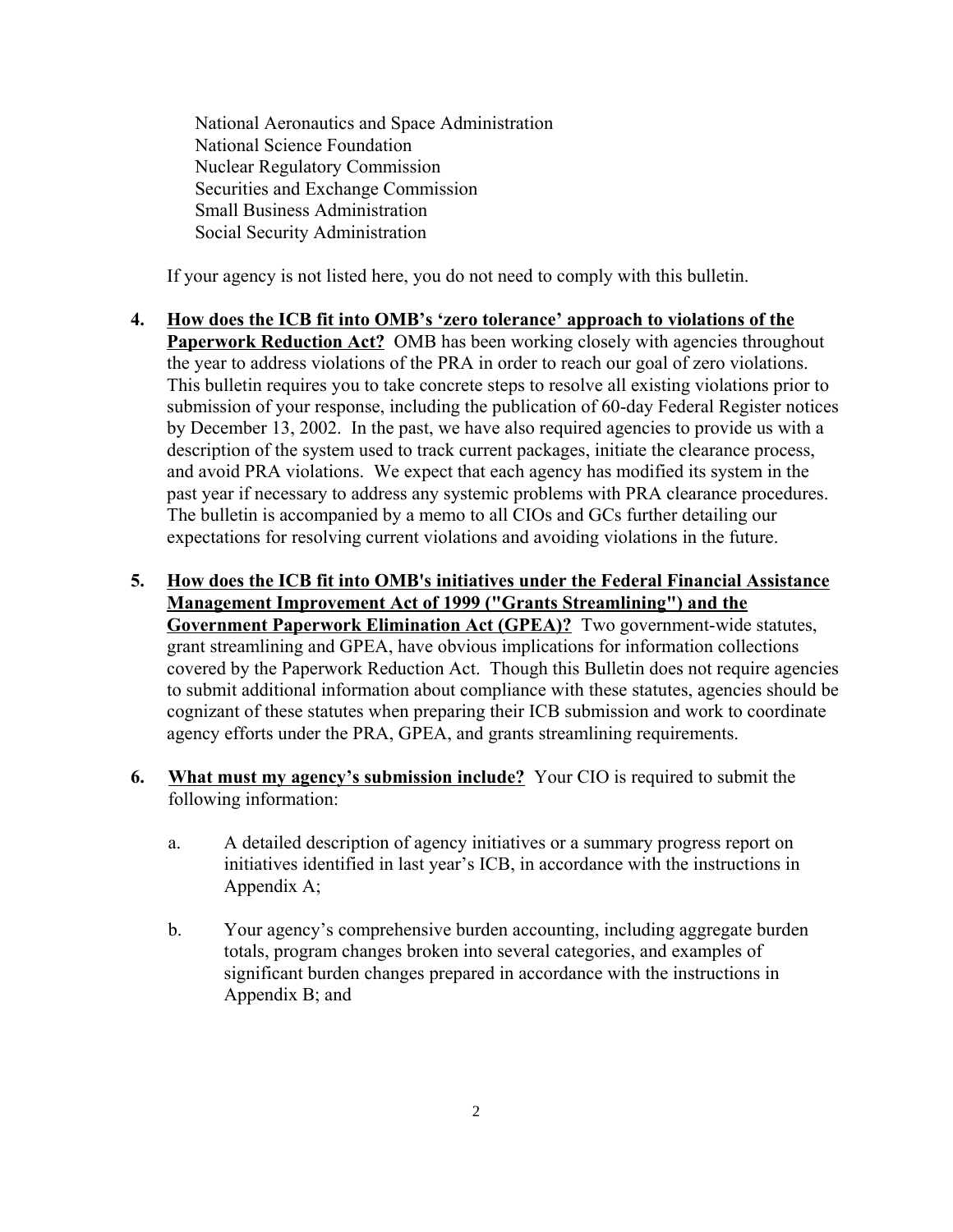c. Data regarding your agency's compliance with the information collection provisions of the Paperwork Reduction Act, prepared in accordance with the instructions in Appendix C.

All submissions should be consistent with OMB fiscal and policy guidance.

- **7. In what format should the CIO provide this information to OMB?** The information required under this bulletin should be sent electronically to Nathan Knuffman  $(nknuffma@omb.eop.gov)$ . Please use the following file formats.
	- a. Where this Bulletin instructs you to prepare a table, you should submit the table in one of the following formats, in order of preference:
		- i. Microsoft Excel;
		- ii. Lotus 1-2-3; or
		- iii. A dot-delimited ASCII file (a "." separates each cell in a row).
	- b. Otherwise, you should submit the information requested in one of the following formats, in order of preference:
		- i. WordPerfect; or
		- ii. Microsoft Word.
- **8. What is the legal authority under which OMB is requiring this information?** This bulletin is issued pursuant to the Budget and Accounting Act of 1921, as amended; the Budget and Accounting Procedures Act of 1950, as amended; and the Paperwork Reduction Act of 1995, as amended.
- **9. Will OMB conduct hearings on my agency's submission?** OMB will schedule, as needed, hearings with an agency on its progress toward burden reductions goals and agency compliance with the Paperwork Reduction Act.
- **10. Who should I contact for further information?** Questions about specific agency matters should be directed to your agency's Desk Officer within OMB's Office of Information and Regulatory Affairs.

Questions about this Bulletin should be directed to Nathan Knuffman, tel. (202) 395- 6466, email: [nknuffma@omb.eop.gov.](mailto:nknuffma@omb.eop.gov)

**11. When does this bulletin expire?** This bulletin expires September 30, 2003.

# **12. What changes has OMB made to this bulletin since last year?**

a. More agencies are included this year. Note that the agencies included are the same as in the FY 1999, 2000, and 2001 bulletins. Please refer to question 3 to check whether your agency is required to respond to this bulletin.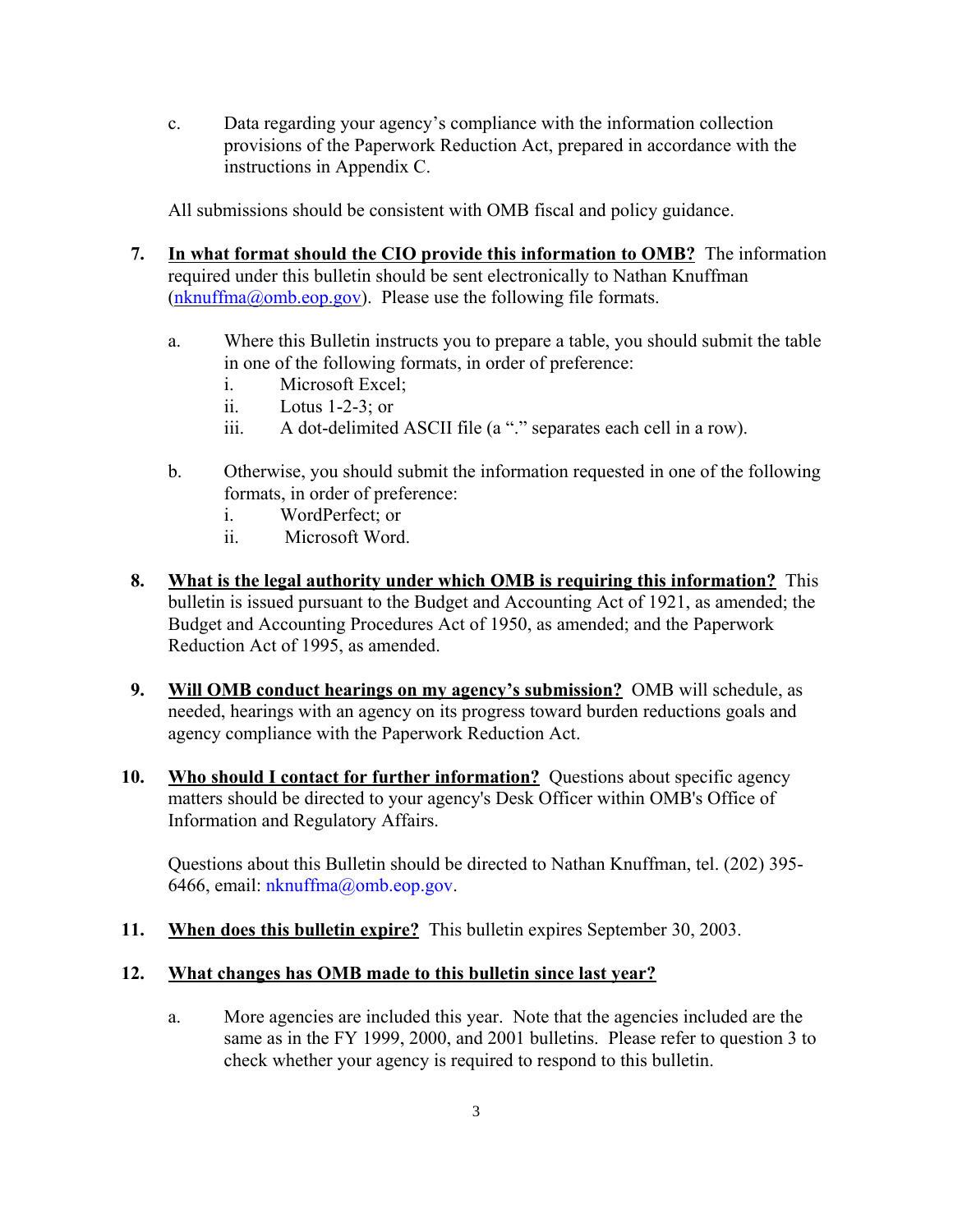- b. When preparing descriptions of significant burden changes ("exhibits"), please do not use Microsoft Access. Microsoft Word or WordPerfect are preferred.
- c. For each violation that remains unresolved, you must provide a Federal Register citation and publication date for the public notice required under the PRA to adequately respond to this bulletin. If Federal Register information is not provided for all unresolved violations, your response to this bulletin will be considered incomplete.
- d. Similar to previous years, we are asking each agency to report aggregate burden totals and break out program changes into various categories.

MEDanish

Mitchell E. Daniels, Jr. **Director** 

Attachments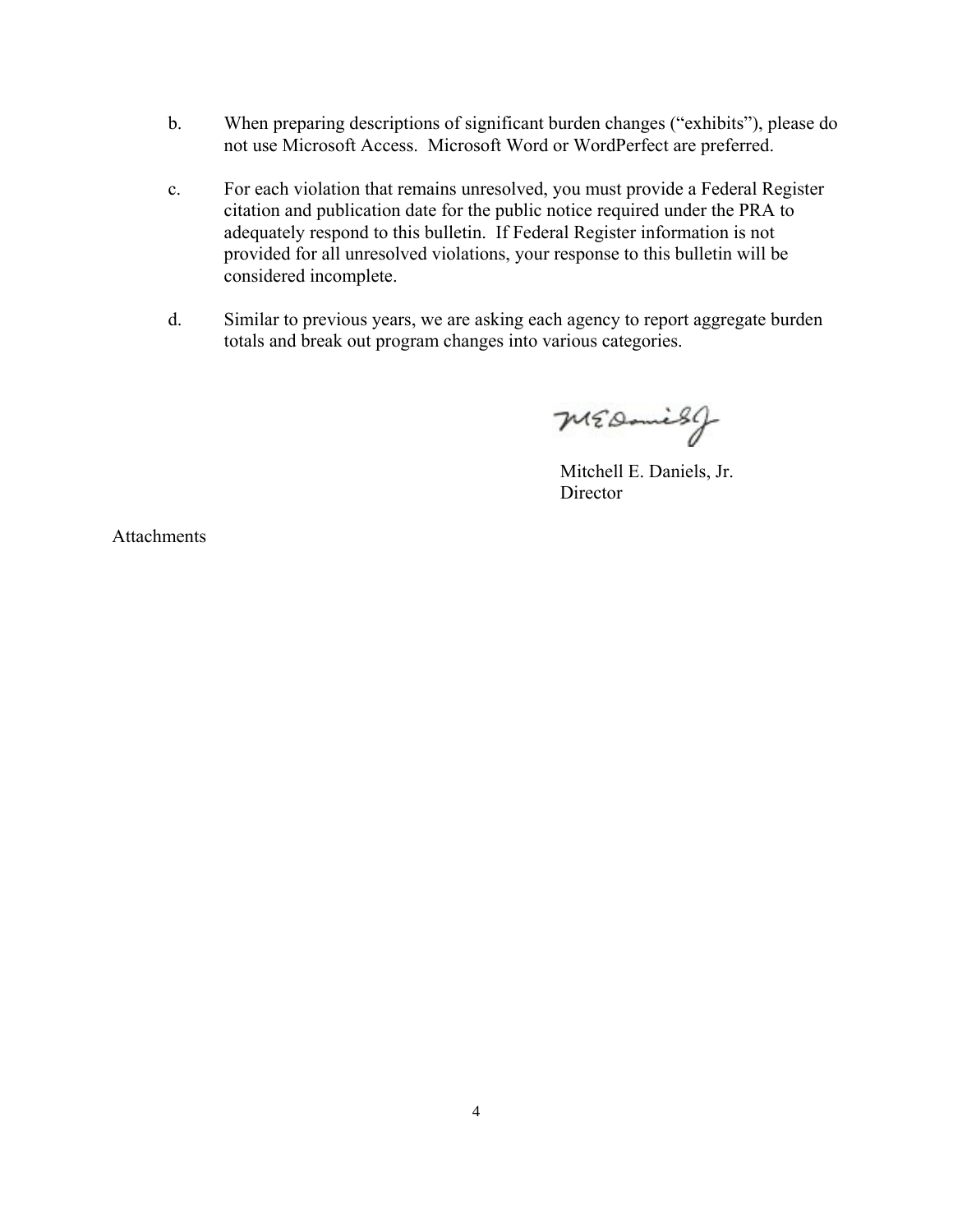Bulletin No. 03-01 Appendix A

# **BURDEN REDUCTION INITIATIVE**

**1. What is the purpose of this Appendix?** In the FY 2002 Information Collection Budget (ICB), we asked each agency to "identify at least two major initiatives to improve program performance by enhancing the efficiency of information collections and to reduce paperwork burden on the public." We also asked you to provide bi-monthly progress reports on the steps taken to move forward with your agency's initiatives. This year, we are asking that you provide a summary report on the progress made over the past year on each of these initiatives that you identified. If your agency's initiatives are not yet completed, progress reports are still required. However, instead of bi-monthly, these reports should be submitted quarterly starting January 1, 2003. If you have identified new initiatives, please provide additional information on each. While we encourage you to identify additional paperwork burden reduction initiatives, it is not required. For agencies not included in the FY 2002 ICB (last year's ICB), we are asking you to propose or identify planned initiatives to improve program performance by enhancing the efficiency of information collections and reducing burden on the public. This appendix also requires a regular progress report on these initiatives. These reports should be submitted quarterly, due on the first of the month starting January 1, 2003.

## **For Agencies that Participated in the FY 2002 ICB:**

- **2. What information should be included in the summary progress reports?** For each initiative identified, we ask that your report include the following:
	- a. title of the initiative;
	- b. a brief description of the initiative, including the programs affected;
	- c. a description of how the initiative improves program performance and reduces burden;
	- d. measurable objectives you have achieved or expect to achieve (i.e., burden change); and
	- e. a description of the current status of the initiative, including an updated timetable and a discussion of any difficulties experienced in accomplishing the initiative.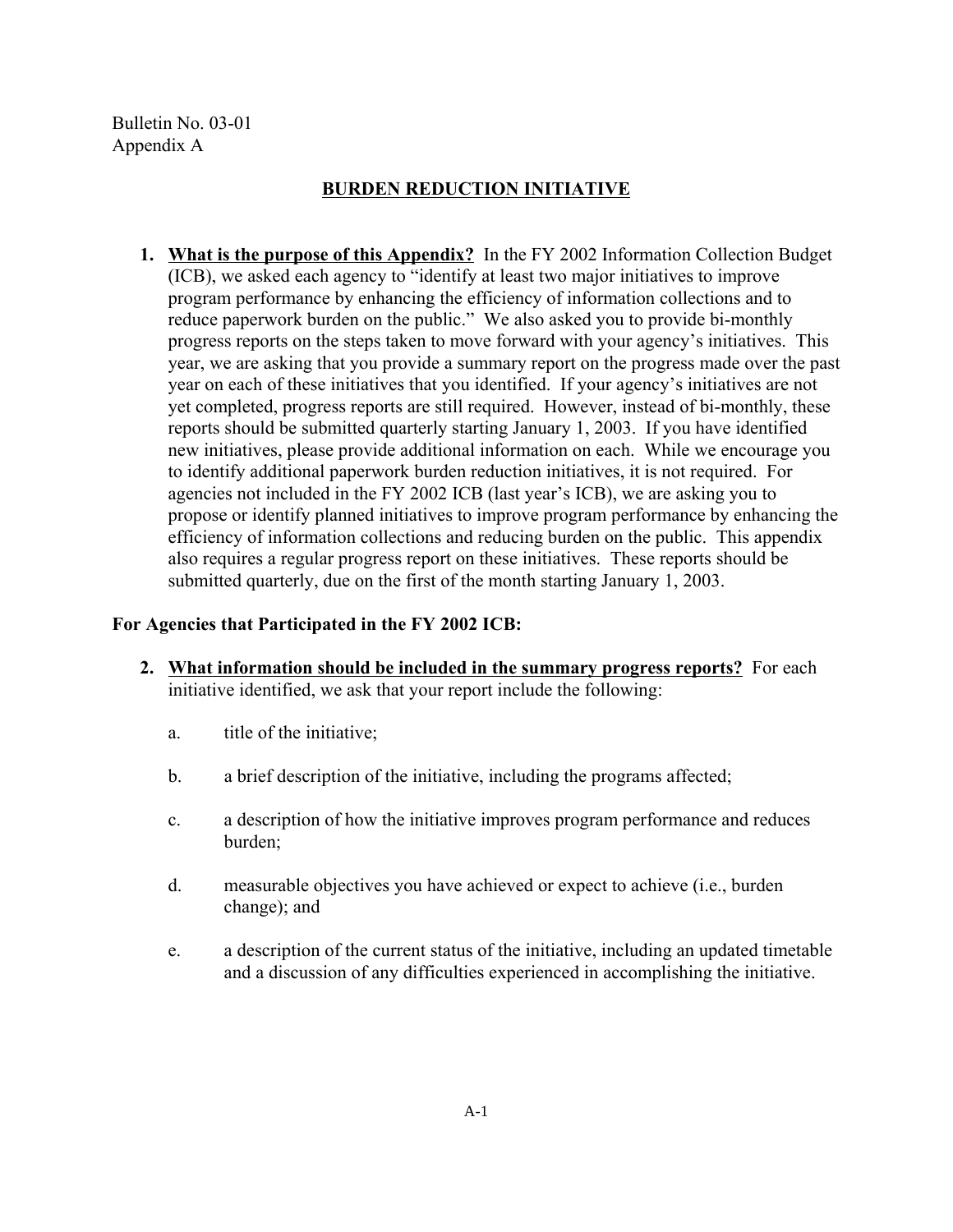**3. How should I report this information?** You should use either Microsoft Word or WordPerfect and follow the format provided below.

Agency: Initiative Title: Abstract: How Performance Improved: Measurable Objective: Current Status/Progress Made:

These descriptions should be more detailed than the significant burden changes discussed in Part 4 of Appendix B. Each summary report should be about 1 page in length.

Quarterly progress reports on these initiatives are required.

# **For Agencies that did not Participate in the FY 2002 ICB:**

- **4. What is an appropriate initiative in response to this bulletin?** We ask you to identify at least two major initiatives to improve program performance by enhancing the efficiency of information collections and to reduce paperwork burden on the public. We seek initiatives that:
	- a. Improve program performance by enhancing the efficiency of agency information collections (both within the agency and, in the case of related information collection activities, among agency components or across agencies);
	- b. Significantly reduce the burden per response on the public; or
	- c. Lead to a comprehensive review of an entire program (both within the agency and, in the case of related information collection activities, among agency components or across agencies), including regulations and procedures.
- **5. What information about these initiatives must we submit?** We ask that your initial submission include the following:
	- a. A complete description of the programs that you will be affecting, including statutory and regulatory citations, a description of the affected public, and the agency structure that implements the program (both within the agency and, in the case of related information collection activities, among agency components or across agencies).
	- b. Measurable objectives you expect to achieve through this initiative.
	- c. Proposed timeline for actions that you will take.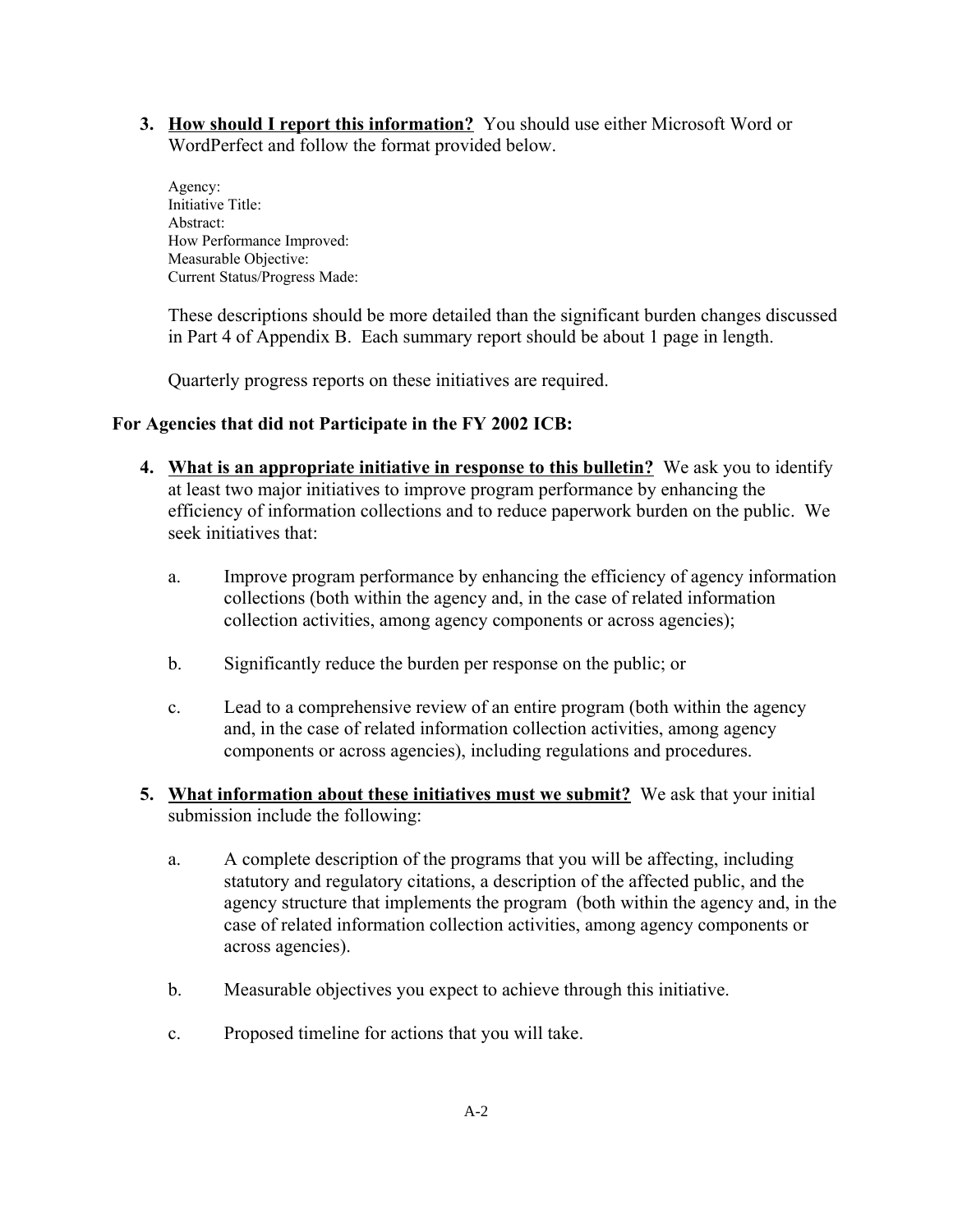- d. Perceived difficulties in accomplishing this initiative, including statutory or policy barriers.
- **6. What information must we include in the quarterly progress reports?** We ask that your quarterly progress report include a status report based on your initial timetable, any new information that will affect your ability to complete the initiative, and, reflecting this progress, an updated timetable.

Note: For both agencies that reported initiatives last year and those reporting initiatives this year, once the goals for an initiative have been fully realized, and the agency is no longer pursuing the initiative, agencies should submit a final summary report and may cease providing progress reports for that initiative.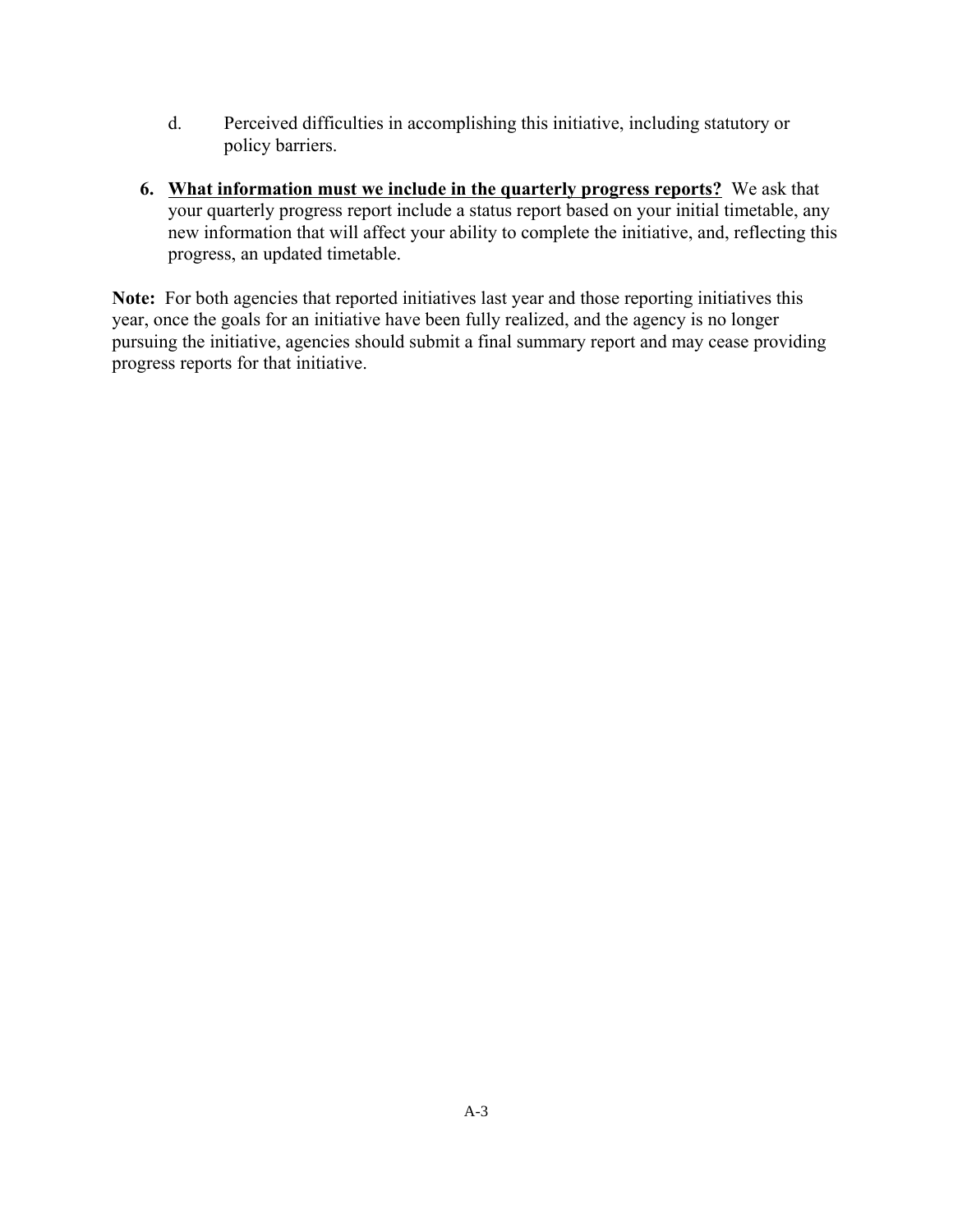Bulletin No. 03-01 Appendix B

# **INFORMATION COLLECTION BUDGET (ICB)**

- **1. What is the purpose of this Appendix?** This appendix explains what information you will need to gather from within your agency to develop your Information Collection Budget (ICB) submission for FY 2003 and what you must submit to OMB.
	- a. Part 1 discusses how you should begin working on your ICB submission and offers general ideas we would like you to keep in mind.
	- b. Part 2 describes how to prepare a chart which lists all of the transactions that affected your burden totals for FY 2002 and a chart that lists all of the expected transactions which you used to estimate your FY 2003 total burden.
	- c. Part 3 describes how to prepare a chart showing the changes in your agency's total burden from FY 2001 to FY 2003, broken down into different kinds of program changes and adjustments.
	- d. Part 4 instructs you to describe a limited number of significant examples of your agency's paperwork reductions and increases for FY 2002 and planned reductions and increases for FY 2003, grouped by how or why the change occurred.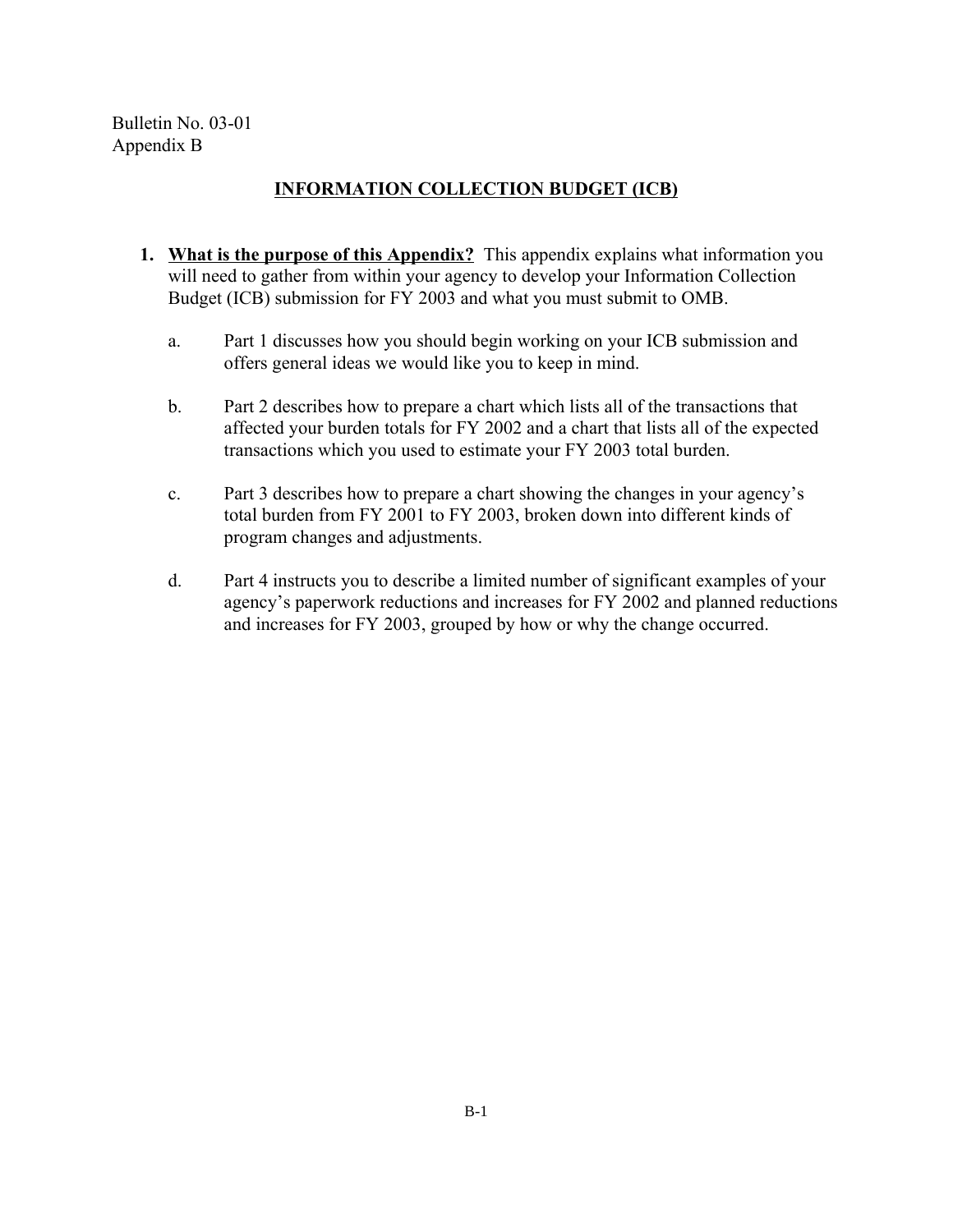# **Part 1: Preparation**

# **2. What do I need to know before I start working on the ICB submission?**

- a. **Burden Reduction Goals:** While the PRA does not specify a statutory burden reduction goal for FY 2002, you still need to make every effort to ensure that your agency will achieve the "maximum practicable" reductions given your agency's statutory and programmatic responsibilities.
- b. **Categorizing Burden Changes:** We are working to improve the quality of the information you provide to us and we provide to Congress and the public. One way is by breaking down changes from one year to the next. In parts 2 and 3, we ask you to designate changes in burden for each collection as either adjustments and or one of three different kinds of program changes. In part 4, we ask you to break program changes down even further for the purpose of giving greater detail on your agency's most significant burden changes.
- c. **Dollar Costs:** Many agencies now report paperwork burden in terms of dollar costs, as well as burden hours. For example, the burden of a regulatory recordkeeping requirement is more readily estimated in terms of the dollar cost (e.g., for the space and equipment needed for storage) than time. Similarly, the burden of a third-party disclosure (e.g., the table describing the nutritional content of packaged foods on food containers) is also more readily estimated in terms of cost. (These dollar costs are separate from hour burdens and are not hour burdens that are converted into dollars.) Starting with the 1999 ICB, we reported both the hour and financial burdens of information collections as you reported them in your information collection requests. Thus, when discussing burden, you should include, as appropriate, both burden hours and dollar costs.
- **3. What do I need to do before I start working on the ICB submission?** The first thing you should do, upon receipt of these instructions, is review the monthly inventory of information collections that you receive from OMB. We intend to publish our database's number for September 30, 2002, as the burden total for FY 2002. Therefore, you need to make sure our database records are accurate and consistent with your records. If there are discrepancies between your agency's records and our database, you will need to work with your OIRA desk officer to determine the cause of the discrepancy and the appropriate remedy. Please pay special attention to the cost estimates. **(Remember the 83-I and our computer tracking system record costs in thousands of dollars, not dollars.)** Submit any corrections to our database to your OIRA desk officer on a Form 83-C with a complete explanation.
- **4. How do I begin working on the ICB?** There are always two parts to the ICB, a review of the previous fiscal year (FY 2002) and a look toward the next (FY 2003).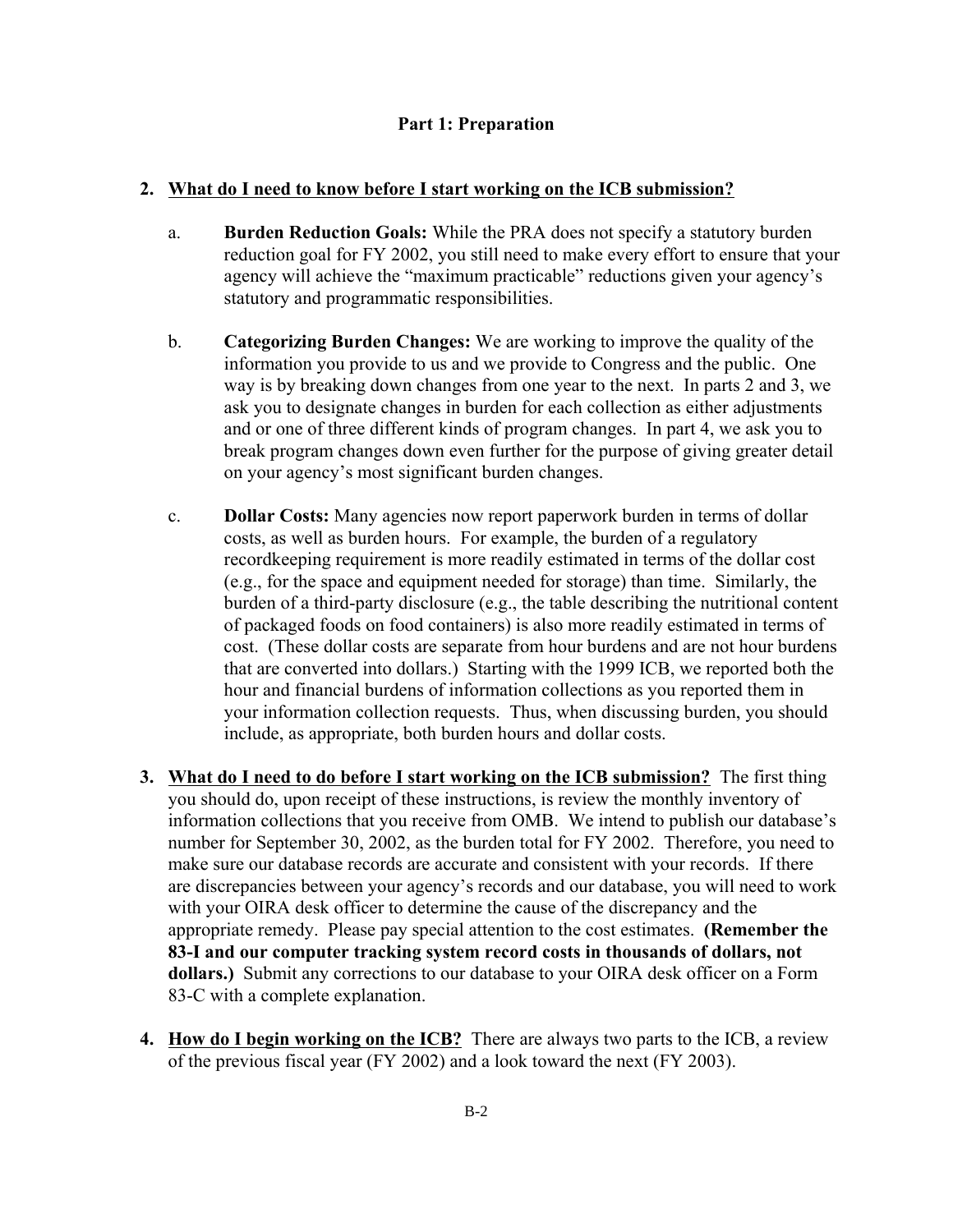Work with the program officials in your agency to identify all potential changes in information collection activities in FY 2003. Make sure you have, for each change, an OMB number (if assigned), the expected program change and/or expected adjustment for burden hours and costs. You will need this information to estimate your agency's FY 2003 total hour burden.

For the most important changes in burden, ask the program officials for the additional information required in Part 4.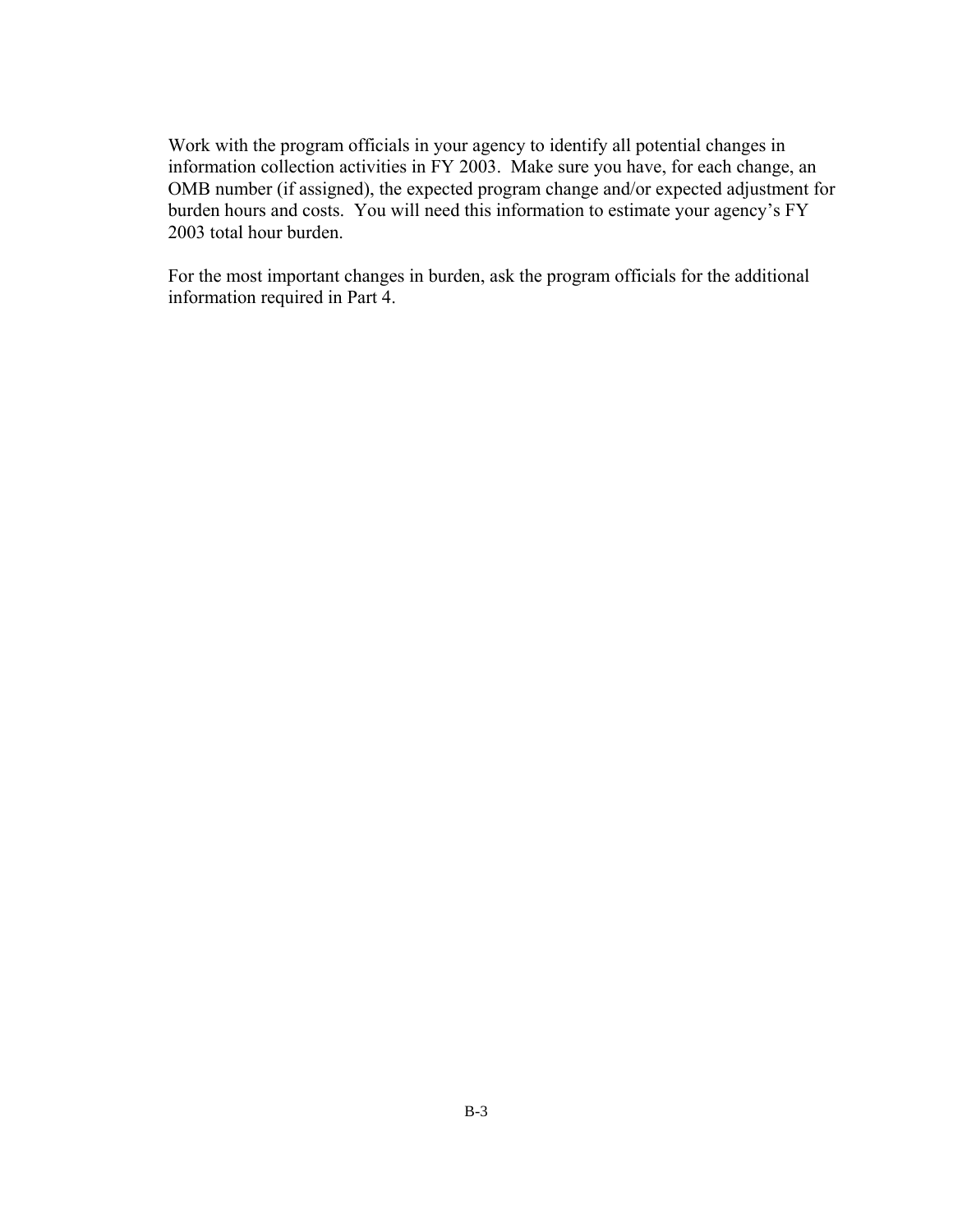# **Part 2: A Comprehensive Accounting**

**5. How is this accounting different than in previous years?** This year's instructions are the same as those contained in the FY 2001 Bulletin.

In particular, you will need to break out for each transaction the following information:

- a. Net Program Change, which is the sum of:
	- i. Change in burden due to new statutory requirements (see below);
	- ii. Change in burden due to lapses in OMB approval (see below);
	- iii. Change in burden due to other agency actions; and
- b. Adjustment (see below).

As before, if your agency conducts information collections on a regular basis with a frequency of less than once a year, you should contact your OIRA desk officer to discuss how you should account for these net program changes.

- **6. When can we attribute a program change to a new statutory requirement?** You should only attribute a program change to a new statutory requirement when the information collection directly related to a statute enacted within the last five years (i.e., after January 1, 1998). This should not include increases in burden due to long-standing statutory mandates or recurring statutory requirements. You may, however, include changes if this is the first time your agency is implementing a statute that has been law for many years. Please consult your OIRA desk officer if you are uncertain.
- **7. What changes in burden should be listed under lapses of OMB approval?** You should list under this category any change in burden that occurred when:
	- a. your agency allowed an OMB approval for a collection to expire even though your agency continued to conduct or sponsor the collection; or
	- b. OMB approved a collection that your agency has been conducting or sponsoring without prior OMB approval or under an expired OMB control number.

Do not include collections that your agency has discontinued and for which OMB approval has expired. These changes should be listed as changes due to other agency actions.

**8. What changes in burden should be listed as changes due to other agency actions?**  Under this category, you should list any other program changes that do not result from statutory obligation or a lapse in OMB approval. For example, these changes mayinclude intentional expirations, reinstatements, and other agency actions that affected burden.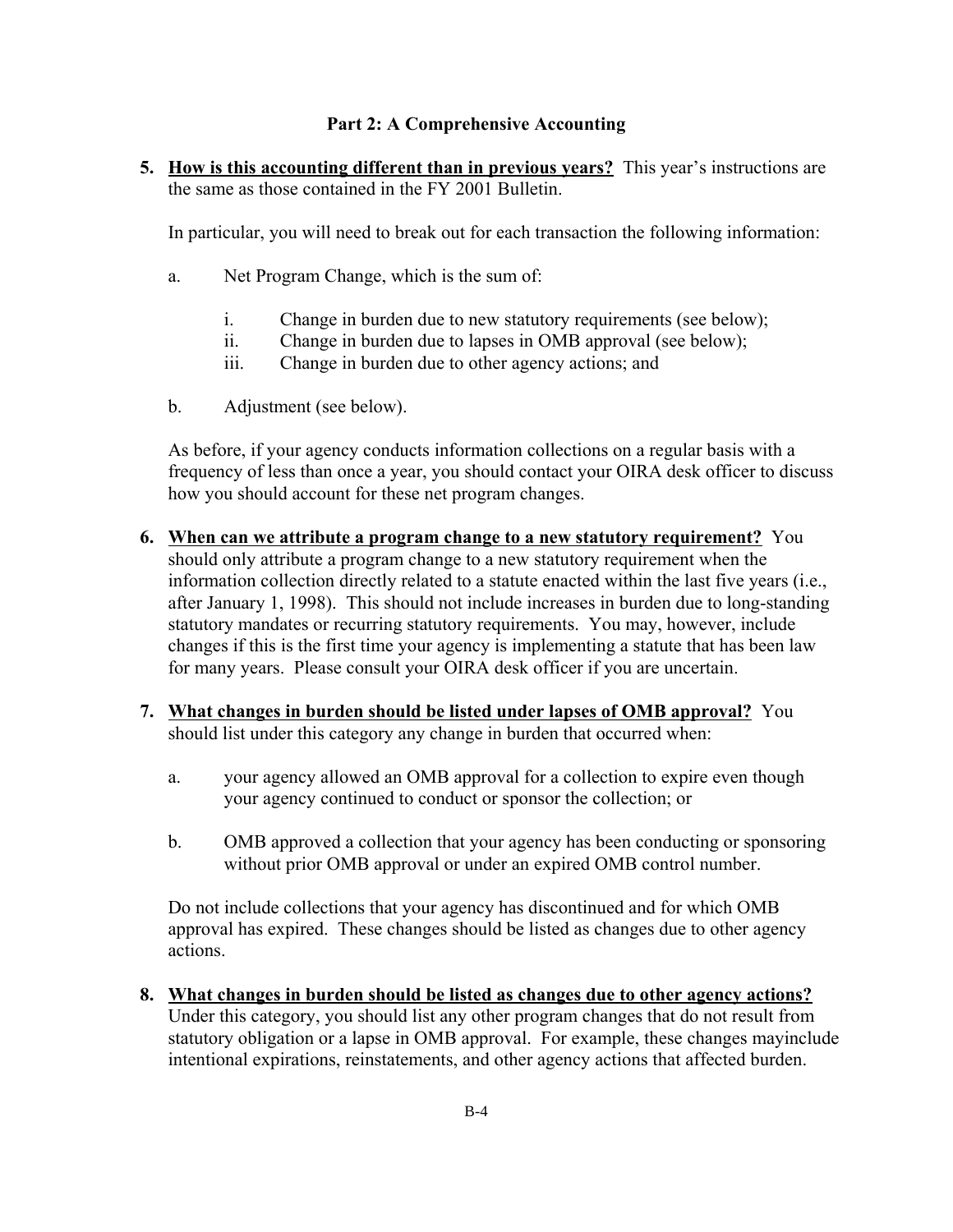| <b>FY 2002 CHANGES IN BURDEN HOURS</b> |                |                                              |                                           |                                    |                                  |                    |                |
|----------------------------------------|----------------|----------------------------------------------|-------------------------------------------|------------------------------------|----------------------------------|--------------------|----------------|
|                                        | Date           | PROGRAM CHANGES                              |                                           | <b>NET</b>                         |                                  |                    |                |
| OMB#                                   |                | Due to<br><b>Statutory</b><br><b>Changes</b> | Due to Lapse<br>of OMB<br><b>Approval</b> | Due to<br>Agency<br><b>Actions</b> | <b>PROGRAM</b><br><b>CHANGES</b> | <b>ADJUSTMENTS</b> | <b>EXHIBIT</b> |
|                                        | 2 <sub>1</sub> | 3                                            | 4                                         | $5^{\circ}$                        | 6<br>$\Omega$                    |                    | 8              |
|                                        |                |                                              |                                           |                                    |                                  |                    |                |
|                                        |                |                                              |                                           |                                    |                                  |                    |                |
| <b>TOTAL</b>                           |                |                                              |                                           |                                    |                                  |                    |                |

#### **Figure 1**

**9. What changes in burden should be counted as adjustments?** Adjustments are changes in burden hours due to factors over which your agency has no control, such as population growth or economic expansion, or that do not affect what information your agency collects or how.

**Example:** If burden increased because your agency took an action to collect information from a new segment of the economy, that would be a **program change**. If, instead, burden went up because more businesses entered a segment of the economy from which your agency already collected information, that would be an **adjustment**.

**Example:** If you reported an increase in burden because your agency changed the way it estimates burden, that would be an **adjustment**.

**10. How do I report to OMB all transactions that affected burden during FY 2002?**  You should report every transaction that affected hour or cost burden in two tables in formats similar to Figure 1(for changes to burden hours) and Figure 2 (for changes to costs).

**Example:** If you received multiple Notices of Action from OMB affecting hour and cost burden for a single OMB number, you should have one line in each table for each notice of action.

**Example:** If a collection expired during FY 2002 and was later reinstated in FY 2002, you will list the collection twice for FY 2002, one transaction for the expiration and one transaction for the reinstatement.

**11. What should go in each column?** We will provide to you Microsoft Excel files containing these two tables with columns 1, 2, 6, and 7 completed. (If you are unable to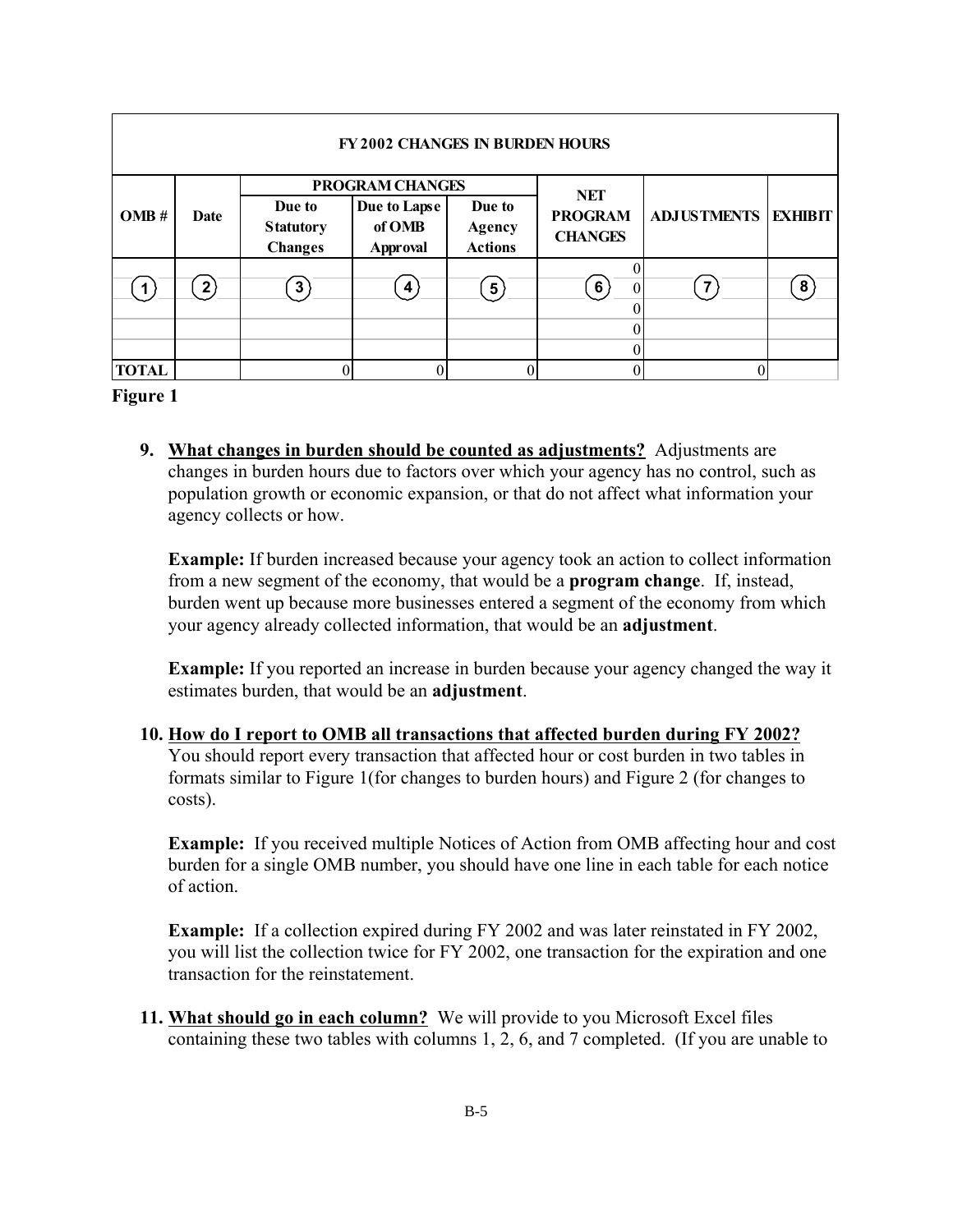| FY 2002 CHANGES IN COST BURDEN (\$,000) |                |                                              |                                                              |                                    |                                                |                    |                |
|-----------------------------------------|----------------|----------------------------------------------|--------------------------------------------------------------|------------------------------------|------------------------------------------------|--------------------|----------------|
| OMB#                                    | Date           | Due to<br><b>Statutory</b><br><b>Changes</b> | PROGRAM CHANGES<br>Due to Lapse<br>of OMB<br><b>Approval</b> | Due to<br>Agency<br><b>Actions</b> | <b>NET</b><br><b>PROGRAM</b><br><b>CHANGES</b> | <b>ADJUSTMENTS</b> | <b>EXHIBIT</b> |
|                                         | 2 <sub>i</sub> | 3                                            | 4                                                            | 5 <sup>1</sup>                     | 6<br>$\theta$                                  |                    | 8              |
| <b>TOTAL</b>                            |                |                                              |                                                              |                                    |                                                |                    |                |

## **Figure 2**

use Microsoft Excel files, please contact your OIRA desk officer for alternate arrangements.) You will need to complete the rest of the table by dividing the burden changes listed in column 6 (net program changes) into burden changes for column 3, 4, and 5 and indicating for which changes you will prepare a exhibit under Part 4. For each transaction, the following information goes in the following columns:

- a. Columns 1 and 2 present the OMB number and the date of the OMB Notice of Action, respectively. OMB will provide this information.
- b. In column 3, the change in hour or cost burden due to changes in statutory requirements for each transaction (see question 6);
- c. In column 4, the change in hour or cost burden due to lapses in OMB approval (enter a negative number for expirations and a positive number for new collections or reinstatements);
- d. In column 5, the change in hour or cost burden due to program changes by the agency that were not attributed to statutory changes or lapses in OMB approval.

Columns 3, 4, and 5 should sum up to the burden total OMB provided in column 6. Column 7 is total adjustments. This is provided by OMB. You should total columns 3 through 7 and enter the total at the bottom of each column.

In column 8, place an "X" for each transaction for which you have written a description in Part 4 of this Appendix.

**Note: Cost burden is reported in thousands of dollars, just as in the OMB computer tracking system and on the OMB Form 83-I.**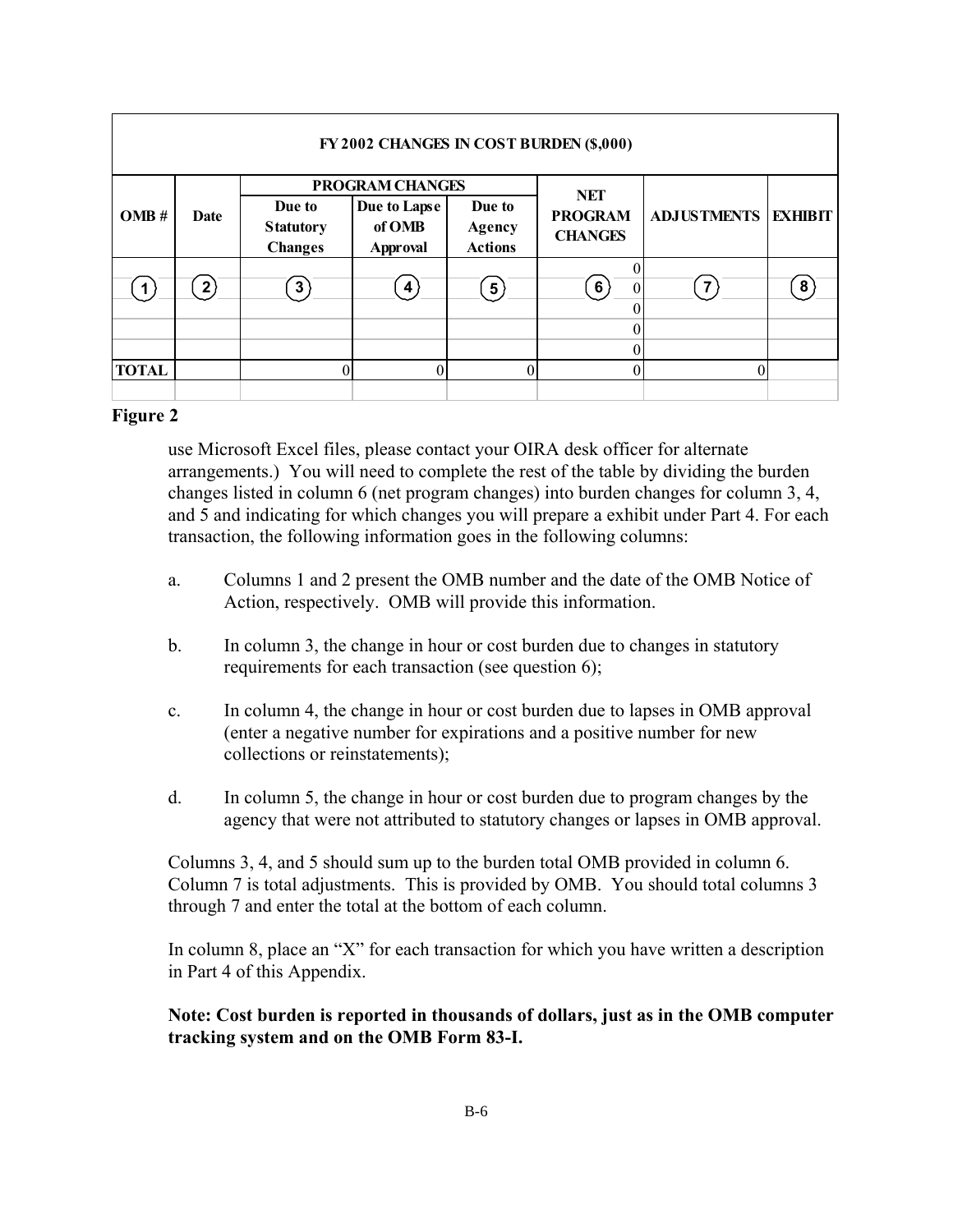# **12. How do I report to OMB transactions that we expect will affect burden during FY 2003?** You should report every transaction that you expect will affect burden during FY 2003 in two tables in formats similar to Figures 1 and 2, excluding column 2 (Date). Please list expected transactions in order by OMB number. List new collections not yet assigned an OMB number at the bottom of the list with the appropriate four digit prefix. We will provide empty Excel charts to complete along with the information for FY 2002.

**13. Do I need to provide an entry for every transaction we expect during FY 2003?** No, you only need to provide an entry for transactions that will affect your total burden for FY 2003.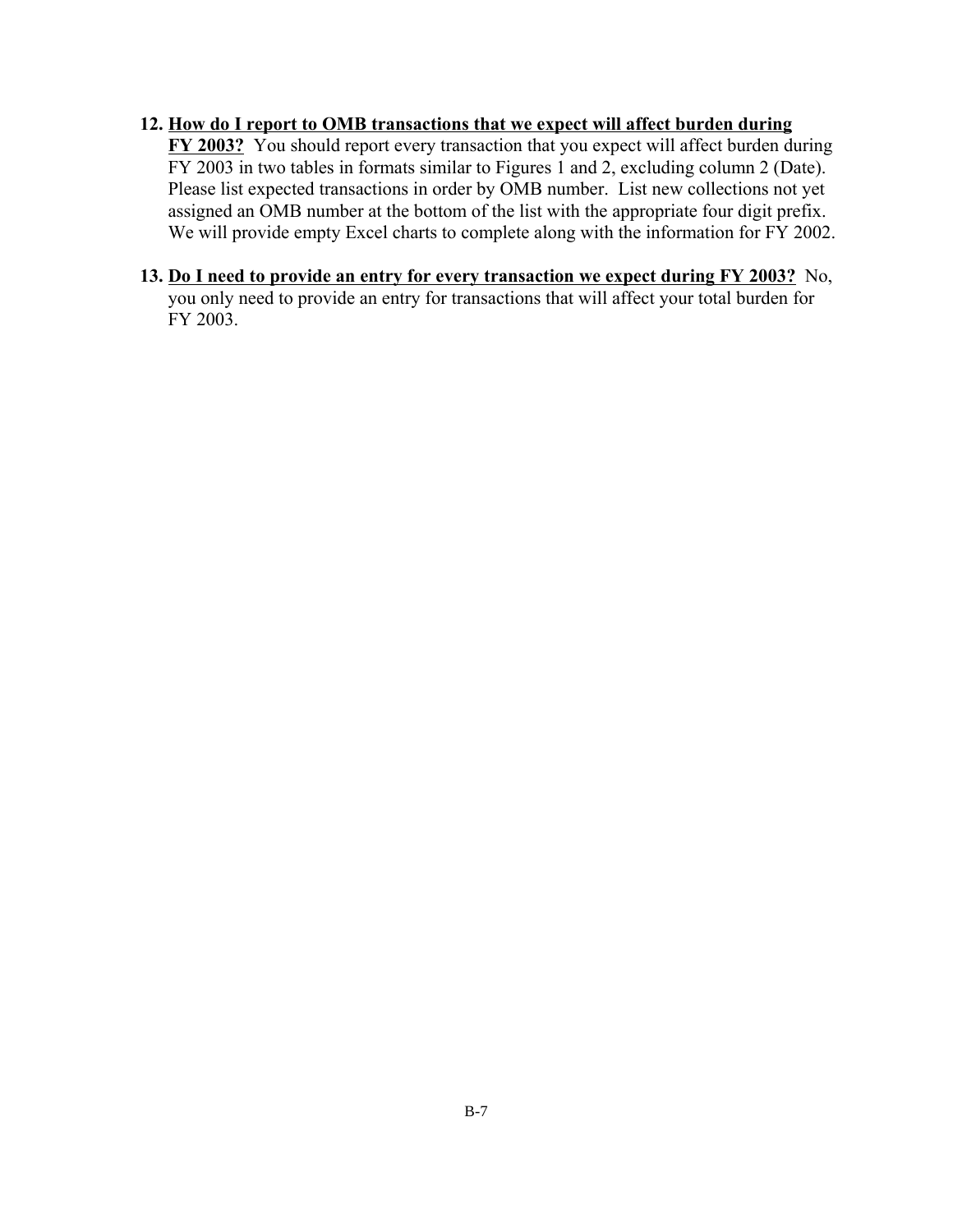## **Part 3: Aggregate Burden Totals**

**14. How do I report aggregate burden totals for FY 2002?** Complete a table similar to that shown in Figure 3, which we will provide as part of the Microsoft Excel spreadsheet file that we provide to complete Part 2. The totals in the tables in Part 2 should be transferred to the appropriate spreadsheet cells. **(The numbers in Figure 3 correspond to the appropriate cells in figures 1 and 2.)** 

Next, you will check to make sure your totals reflect the change between the FY 2001 and FY 2002 totals. The "9" cells will have the published totals from the *Information Collection Budget of the United States, FY 2002.* The "10" cells will have the totals generated by our database at the end of FY 2002. If cells 9, 6, and 7 do not add up to cell 10, you will need to revisit your charts prepared for Part 2 to ensure that program changes or adjustments listed there were not already included in the FY 2001 total. Otherwise, please discuss any discrepancies with OIRA.

**15. How do I report expected aggregate burden totals for FY 2003?** Again, use the information you collected for FY 2003 in Part 2 to complete the corresponding cells in Figure 3. Add the aggregate burden total for FY 2002 to the expected net program change for FY 2003 and the expected net adjustments for FY 2003 to get an expected aggregate burden total for FY 2003.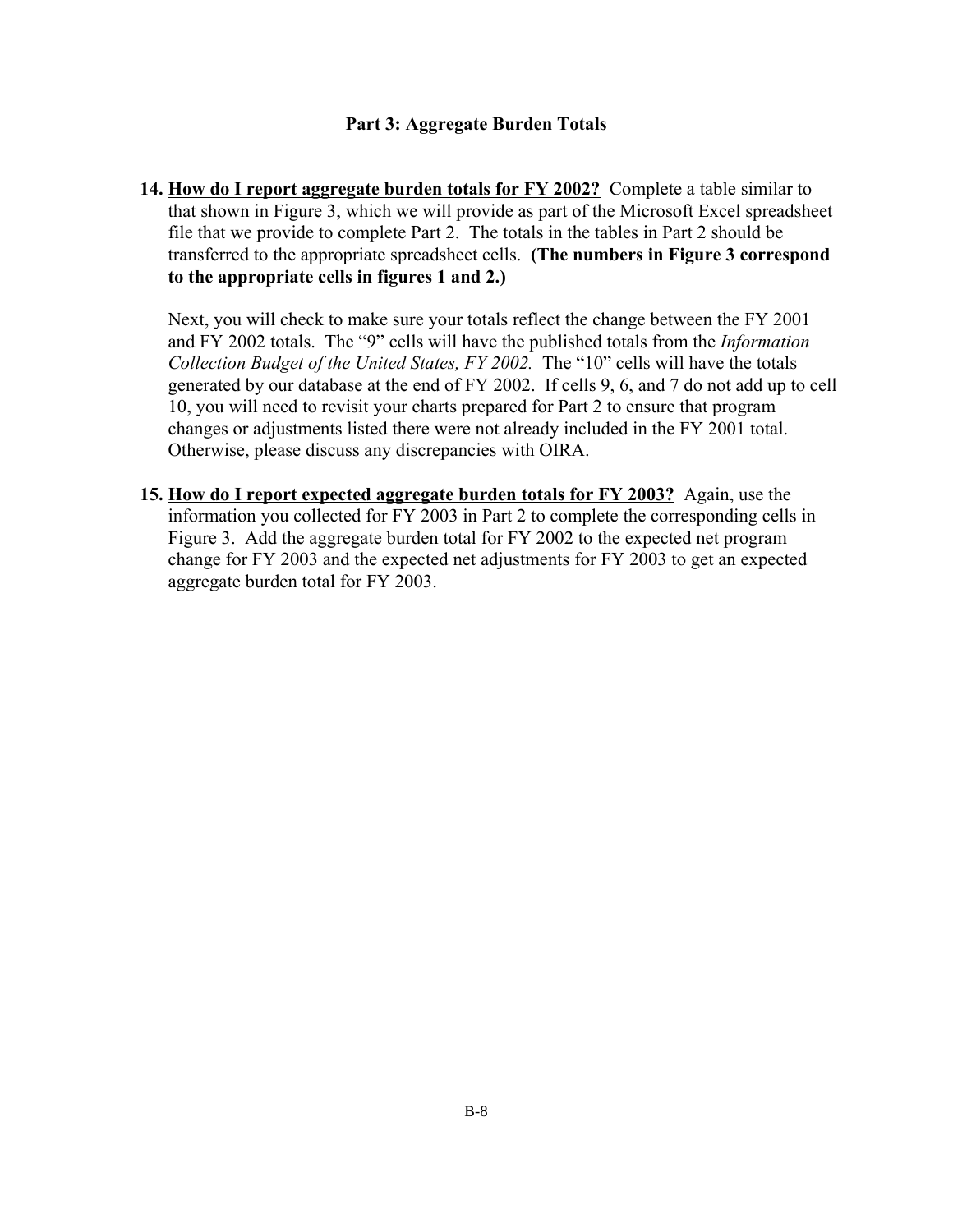| <b>SUMMARY TABLE OF BURDEN CHANGES</b>                         | <b>Burden Hours</b><br>(millions) | <b>Cost Burden</b><br>$($ \$,000,000 $)$ |  |
|----------------------------------------------------------------|-----------------------------------|------------------------------------------|--|
| FY 2001 Total Burden                                           | 9 <sup>°</sup>                    |                                          |  |
| FY 2002 Program Changes Due to New Statutes                    |                                   | 3 <sup>2</sup>                           |  |
| FY 2002 Program Changes Due to Lapses in OMB Approval          |                                   | $\mathbf{4}^{\prime}$                    |  |
| FY 2002 Program Changes Due to Agency Actions                  |                                   | $\vert 5 \rangle$                        |  |
| SUBTOTAL: FY 2002 Total Program Changes                        |                                   | 6 <sup>°</sup>                           |  |
| FY 2002 Adjustments                                            |                                   | $\mathbf{7}^{\circ}$                     |  |
| FY 2002 Total Burden                                           |                                   | 10                                       |  |
| Expected FY 2003 Program Changes Due to New Statutes           |                                   |                                          |  |
| Expected FY 2003 Program Changes Due to Lapses in OMB Approval |                                   |                                          |  |
| Expected FY 2003 Program Changes Due to Agency Actions         |                                   |                                          |  |
| SUBTOTAL: Expected FY 2003 Total Program Changes               |                                   |                                          |  |
| Expected FY 2003 Adjustments                                   |                                   |                                          |  |
| <b>Expected FY 2003 Total Burden</b>                           |                                   |                                          |  |

**Figure 3**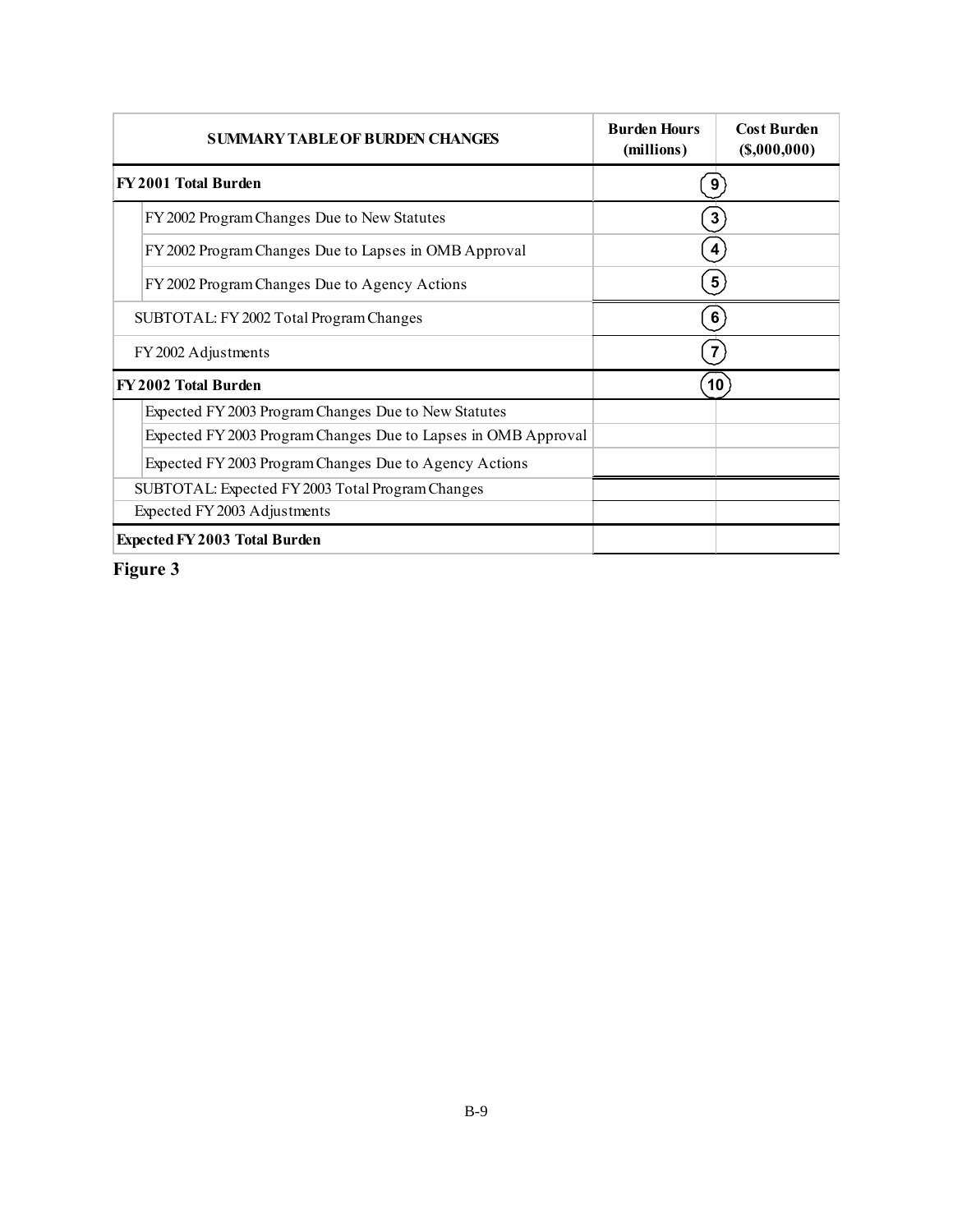# **Part 4: Examples of Significant Burden Changes**

- **16. What does "significant" mean?** Significant burden reductions are those that demonstrate the agency's adherence to the principles of the Paperwork Reduction Act and have a meaningful impact on the burden imposed on the public. Significant burden increases are generally those that have attracted attention and/or have a meaningful impact on the public. **Significant burden changes do not include adjustments, only program changes.** We request that you limit discussion to program changes of 10,000 hours and/or \$10,000,000 or greater.
- **17. What kinds of burden reductions and increases should I describe?** We are splitting information on program changes into several categories. Please assign each change to only one of the following categories. If two or more categories could apply to a single change, select the category that is most appropriate.
	- a. Burden reductions should be placed into one of the following six categories.
		- i. **Changing Regulations:** reducing information collection burden by revising existing regulations to eliminate unnecessary requirements or by completely changing the way you regulate;
		- ii. **Cutting Redundancy:** reducing information collection burden by raising reporting thresholds to reduce the number of reports that need to be submitted, cutting the frequency of periodic reporting requirements, consolidating information collections, or working together with other agencies to share information across programs;
		- iii. **Changing Forms:** reducing burden by simplifying and streamlining forms, making them easier to read and fill out and by making programs easier to apply for;
		- iv. **Using Information Technology:** reducing burden by putting in place electronic systems that can speed the exchange of information between the government and the public and allow respondents to use their own information technology to ease reporting burdens;
		- v. **Statutory Reductions:** reducing burden because of recently enacted statutes; and
		- vi. **Other:** reducing burden through other agency efforts.
	- b. Burden increases should be placed into one of the following two categories:
		- i. **Statutory Increases:** Increasing burden due to new statutory requirements (see question 6 for more information; and
		- ii. **Other:** Increasing burden due to other factors.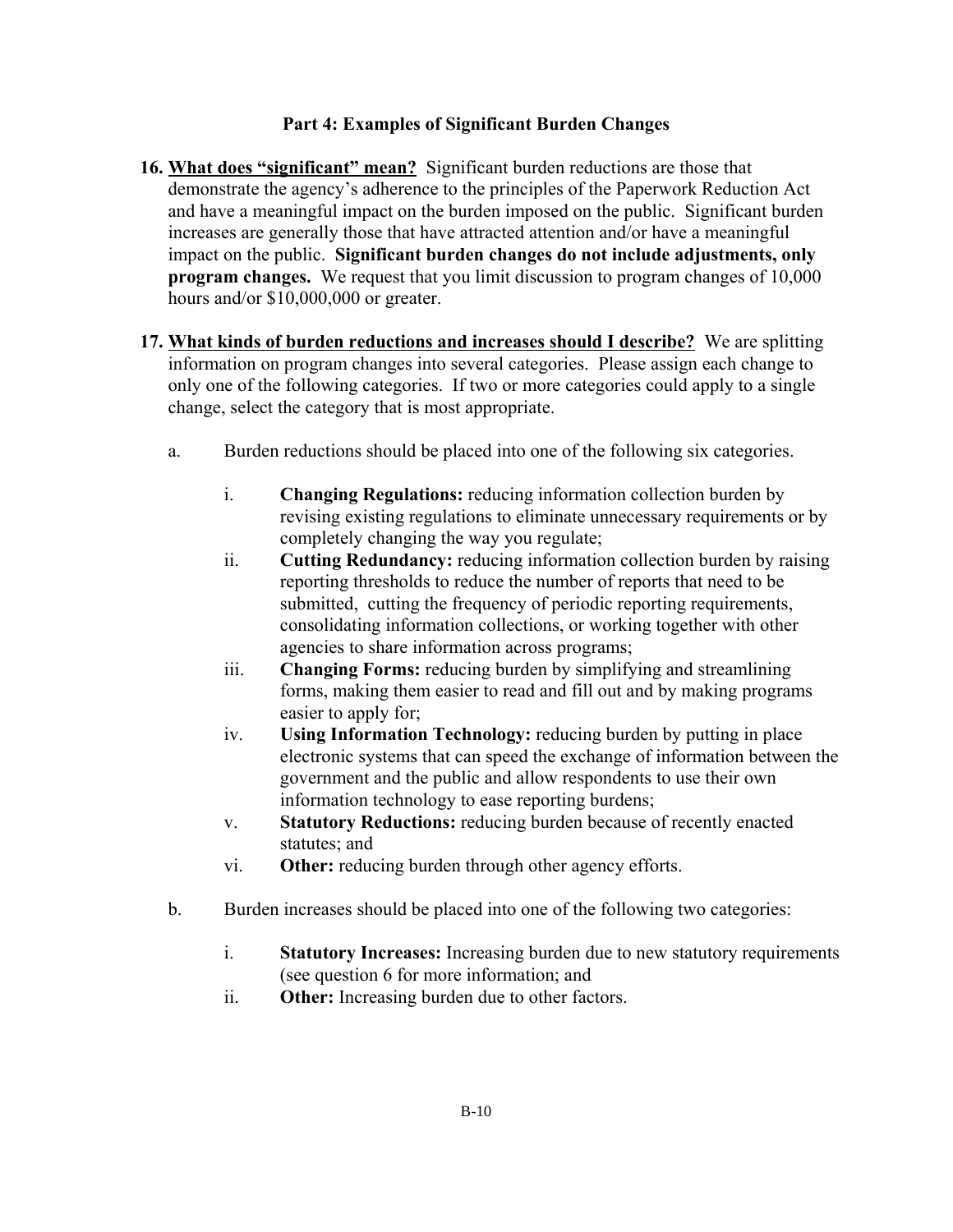## **18. What information do I need to describe these changes?** At a minimum you will need:

- a. title of the collection and/or title of the initiative;
- b. purpose of the collection (including from whom you collect the information, what information you collect prior to the change, and, if the collection is not a recordkeeping requirement or a third-party disclosure, how your agency uses the information collected);
- c. what is/was changed, how it affected burden, and if part of a broader agency initiative;
- d. the change in burden (hours and costs, program changes only); and
- e. for statutory increases and reductions, the full name of the statute and public law number.
- **19. How should I report this information?** Use the format provided below for FY 2002. Repeat for FY 2003. **Unlike last year, please do not use Microsoft Access to prepare these exhibits.** Microsoft Word or WordPerfect are the preferred formats. Each entry should be no more than 100 words and should be in plain language understandable to a member of the public not familiar with your programs. Avoid the use of acronyms or "jargon."

## **Reductions:**

## **Changing Regulations**

 $OMB#$ : Title: Purpose of the Collection: How Reduction Achieved: Change in Burden:

## **Cutting Redundancy**

OMB #: Title: Purpose of the Collection: How Reduction Achieved: Change in Burden: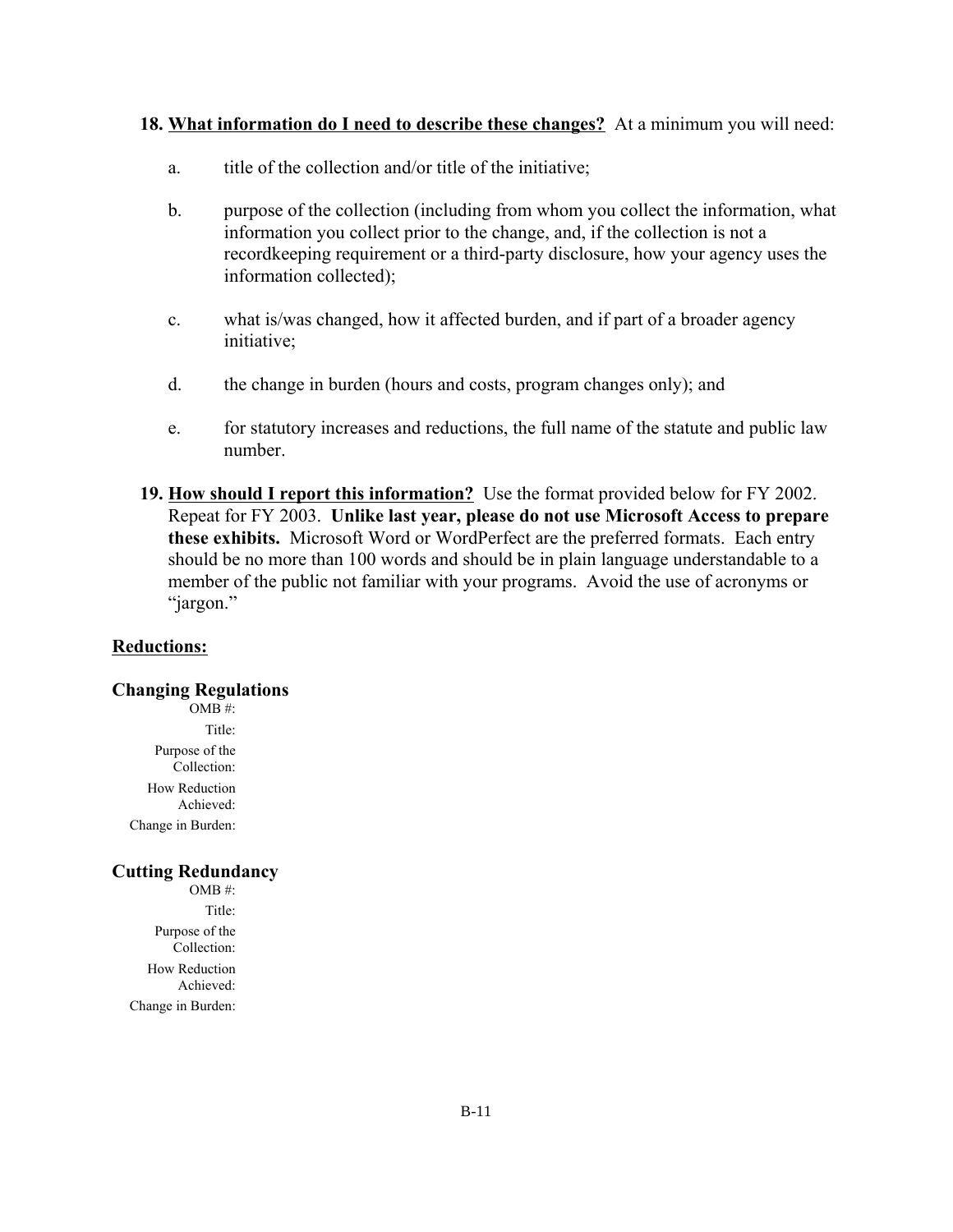#### **Changing Forms**

OMB #: Title: Purpose of the Collection: How Reduction Achieved: Change in Burden:

# **Using Information Technology**

OMB #: Title: Purpose of the Collection: How Reduction Achieved: Change in Burden:

#### **Statutory Reductions**  OMB #:

Title: Purpose of the Collection: How Reduction Achieved: Change in Burden: Statute Title and P.L. #:

## **Other**

OMB #: Title: Purpose of the Collection: How Reduction Achieved: Change in Burden:

# **Increases:**

#### **Statutory Increases**

OMB #: Title: Purpose of the Collection: Why Increase Occurred: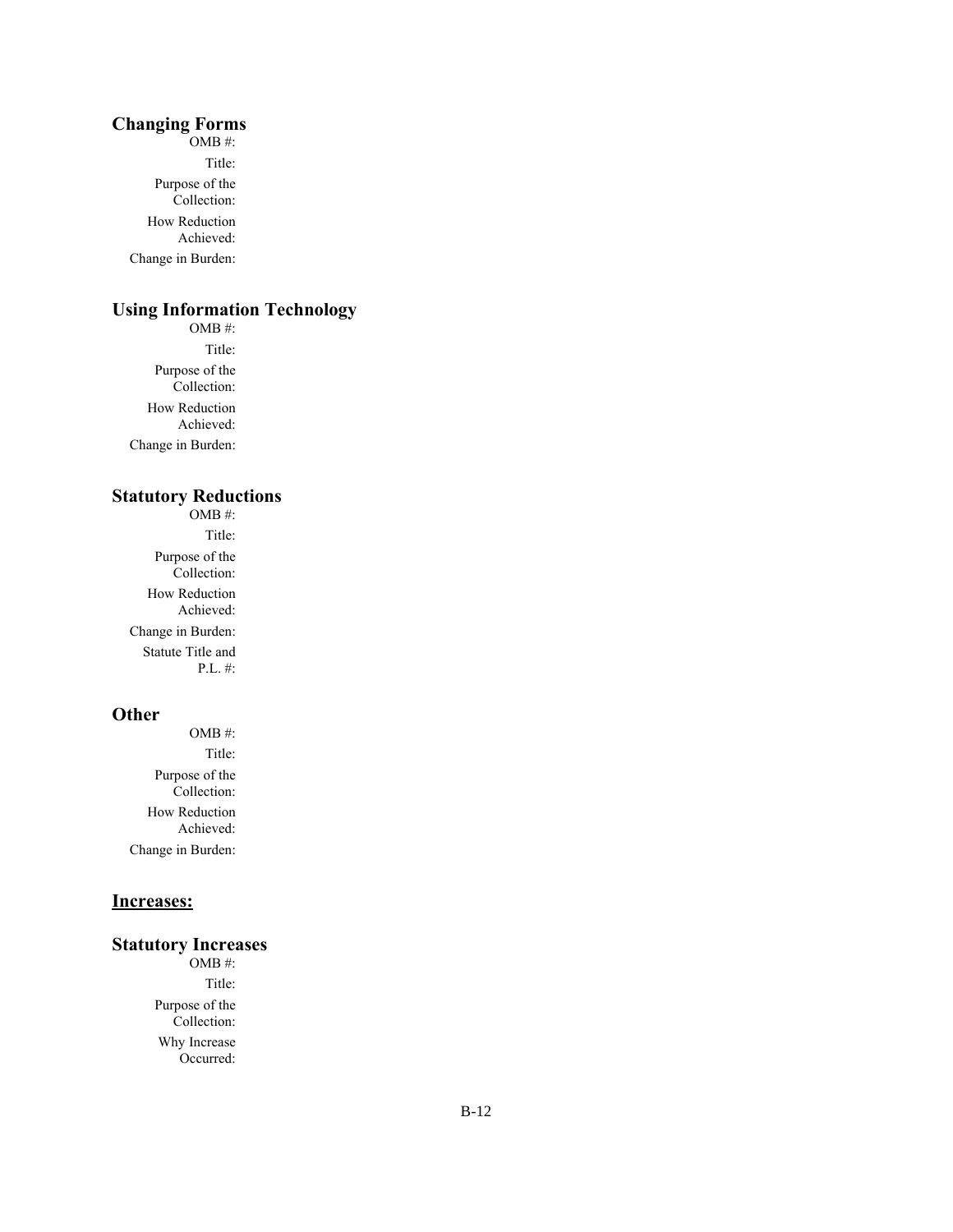Change in Burden: Statute Title and P.L. #:

#### **Other**

- OMB #: Title: Purpose of the Collection: Why Increase Occurred: Change in Burden:
	- **20. May I include more than one example for each category? Do I need to include one <u>example for each category?</u>** You may include more than one example under each category, but you should try to have at least one example for your agency in each category. Do not include any examples more than once. Please try to limit the total number of examples to 15 per fiscal year.
	- **21. How does this tie in to the charts in Part 2?** For each example, identify the corresponding transaction in the charts for Part 2 by placing an "X" in column 8.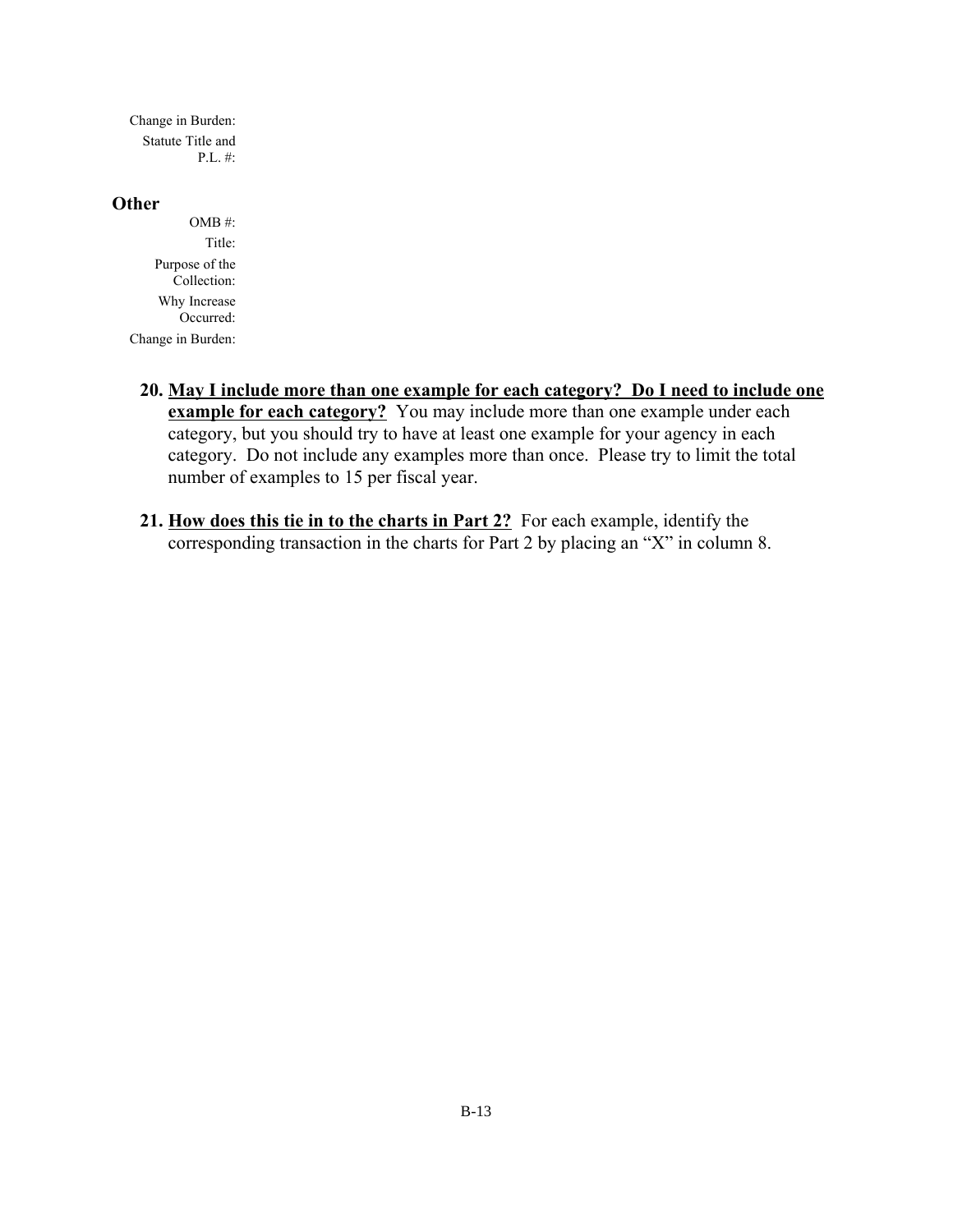Bulletin No. 03-01 Appendix C

# **Compliance with the Information Collection Provisions of the Paperwork Reduction Act of 1995 and 5 C.F.R. 1320**

In a November 14, 2001 "violations memo" to all agencies covered by the Paperwork Reduction Act (PRA), we set a goal of zero PRA violations by the end of FY 2002. While most agencies have made significant progress in reducing the number of violations, we have not yet reached our goal of zero violations. We are still working hard toward our goal of eliminating all PRA violations as quickly as possible, and avoiding any violations of the PRA in the future.

On June 6, 2002, we asked agencies to identify progress on violations reported in the ICB for FY 2001 and report any new violations. While most agencies have done a very good job of resolving the existing violations, some agencies are still having significant problems in clearing up these old violations. Agencies also reported a significant number of new violations that had occurred in FY 2002. This situation is unacceptable and must be remedied.

# **With the issuance of this bulletin, we are again asking agencies to immediately take steps to resolve any existing violations and avoid any future PRA violations.**

- **1. What does this Appendix require?** This appendix explains what you must submit to OMB to report violations of the information collection provisions of the Paperwork Reduction Act (PRA) of 1995 and OMB's implementing regulations, 5 C.F.R. 1320, over the last fiscal year and what actions you have been taking to resolve violations identified in past years and this year. OMB is required to report PRA violations to Congress and will report the information you submit in the *Information Collection Budget of the United States, Fiscal Year 2003*. See Appendix B of the *Information Collection Budget of the United States, Fiscal Year 2002.*
- **2. What information do I need to collect?** Compile information on all of the violations of the PRA committed by your agency, intentionally or unintentionally, during Fiscal Year 2002. This includes violations listed in previous Information Collection Budgets that had been unresolved as of September 30, 2001. For those agencies not included in the FY 2002 ICB (last year's ICB), please include violations occurring during FY 2001 as well. For this year, we are also asking agencies to review their records and make an extra effort to identify collections that expired in previous fiscal years and remain in violation of the PRA, as well as collections that have never obtained OMB clearance ("bootleg" collections). We are asking all agencies to undertake an inventory of all forms in use, including those posted on their internet website for public use, to determine if the appropriate OMB approval has been obtained.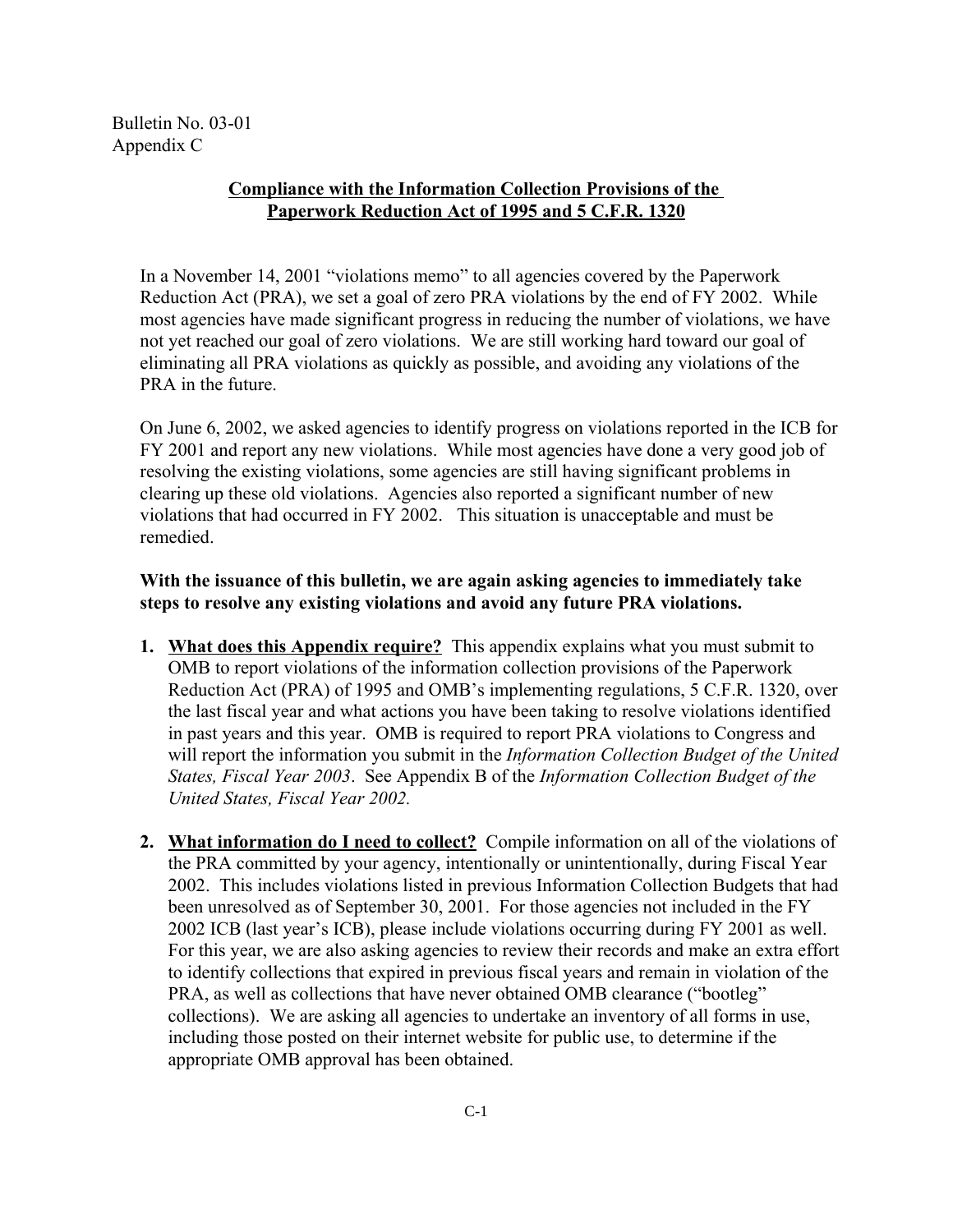For each violation you should know:

- a. why the violation occurred;
- b. when the violation occurred;
- c. how the violation was discovered;
- d. what actions have been or will be taken to remedy the violation; and
- e. when the violation was or will be remedied.

**For each unresolved violation, please send us the citation and date for the 60-day Federal Register notice that was published.** Failure to publish a Federal Register notice for any unresolved violation will be considered an incomplete response to this ICB bulletin. If there is some extenuating circumstance precluding a Federal Register notice prior to submitting your ICB response, you must petition OMB by December  $13<sup>th</sup>$  for an exemption to this requirement. Please contact Lauren Wittenberg at 395-4718 or  $l$ wittenb $@$ <sub>o</sub>mb.eop.gov to discuss any such information collections.

- **3. How do I report this information to OMB?** Compile the information in question 2 into two tables. The first table will list only those violations due to the accidental expiration of a OMB approval while the collection was still being conducted. The second table will list all other violations.
	- a. Create the first table with a column for each of the following items in this order: OMB number; title; date of expiration; date of reinstatement; date discontinued; Federal Register notice citation; and Federal Register notice publication date. List each collection in numerical order by OMB number. If the collection has been reinstated, leave the last three columns blank. If the collection was discontinued instead of reinstated, leave the "date of reinstatement" column blank and give the date the collection was discontinued, leaving the final two columns blank. If the violation is not yet resolved by reinstatement or discontinuation, please place the Federal Register citation and date in the appropriate columns. Please refer to the following table as a model for your submission.

| <b>OMB</b><br><b>Number</b> | Title                            | Date of<br>Expiration | Date of<br>Reinstatement Discontinued | Date   | <b>FR Notice</b><br>Citation | <b>FR Notice</b><br>Pub. Date |
|-----------------------------|----------------------------------|-----------------------|---------------------------------------|--------|------------------------------|-------------------------------|
| 1000-0001                   | Please place full<br>title here. | 1/31/98               | 2/2/02                                | N/A    | N/A                          | N/A                           |
| 2000-0002                   | Please place full<br>title here. | 2/28/02               | N/A                                   | 5/1/02 | N/A                          | N/A                           |
| 3000-0003                   | Please place full<br>title here. | 3/3/00                | N/A                                   | N/A    | 30 FR 3000                   | 7/1/02                        |